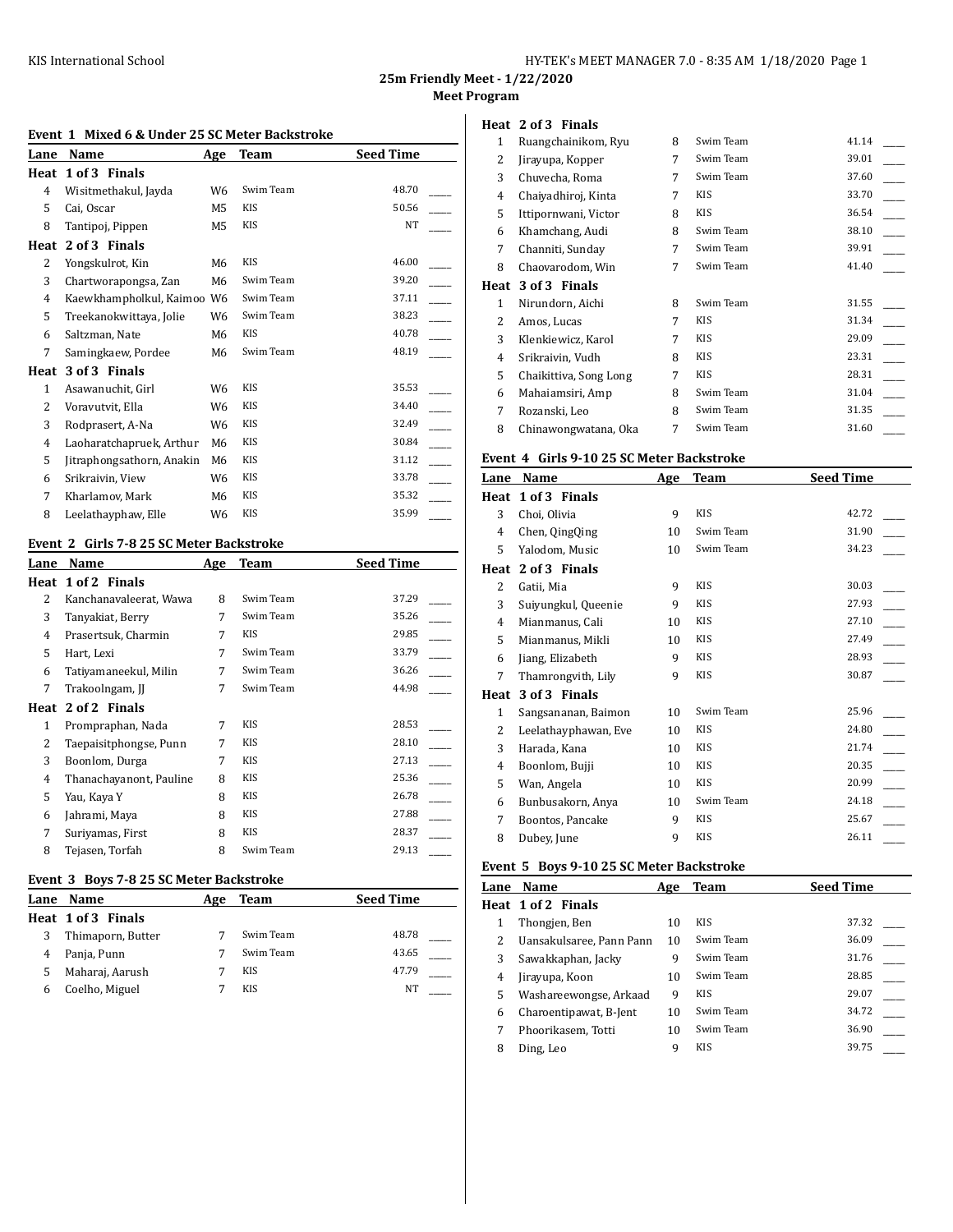| HY-TEK's MEET MANAGER 7.0 - 8:35 AM 1/18/2020 Page 2 |  |
|------------------------------------------------------|--|
|------------------------------------------------------|--|

# **Heat 2 Finals (#5 Boys 9-10 25 SC Meter Backstroke)**

| $\mathbf{1}$ | Tutanathorn, Thee    | 10 | <b>KIS</b> | 27.18 |
|--------------|----------------------|----|------------|-------|
| 2            | Klenkiewicz, Patrick | 10 | <b>KIS</b> | 25.43 |
| 3            | Okada, Rei           | q  | <b>KIS</b> | 23.54 |
| 4            | Srikraivin, Vin S    | q  | <b>KIS</b> | 22.44 |
| 5            | Siregar, Brian       | 10 | <b>KIS</b> | 23.13 |
| 6            | Chen, Gordon         | q  | <b>KIS</b> | 25.41 |
| 7            | Larppracha, Peace    | q  | <b>KIS</b> | 26.19 |
| 8            | Asawanuchit, Guy     | q  | <b>KIS</b> | 27.18 |

### **Event 6 Girls 11-12 25 SC Meter Backstroke**

| Lane | Name                     | Age | Team       | <b>Seed Time</b> |
|------|--------------------------|-----|------------|------------------|
|      | Heat 1 of 2 Finals       |     |            |                  |
| 3    | Jaruwattanachai, Miu Miu | 11  | <b>KIS</b> | NT               |
| 4    | Khanthap, Praew          | 11  | <b>KIS</b> | 28.38            |
| 5    | Seet, Wei Wei            | 11  | <b>KIS</b> | 35.82            |
|      | Heat 2 of 2 Finals       |     |            |                  |
| 2    | Jiratanan, Bella         | 11  | Swim Team  | 24.65            |
| 3    | Sawchenko, Ella          | 11  | <b>KIS</b> | 23.33            |
| 4    | Toews, Maya              | 11  | <b>KIS</b> | 21.49            |
| 5    | Malaikrisanachalee, Java | 11  | Swim Team  | 22.69            |
| 6    | Coelho, Sophia           | 11  | <b>KIS</b> | 23.54            |
|      | Kovitgoolkri, Jill       | 11  | <b>KIS</b> | 25.90            |

# **Event 7 Boys 11-12 25 SC Meter Backstroke**

| Lane Name          | Age | Team | <b>Seed Time</b> |
|--------------------|-----|------|------------------|
| Heat 1 of 1 Finals |     |      |                  |
| 4 Chan, Curtis L   | 11  | KIS  | 29.94            |

#### **Event 8 Girls 7-8 25 SC Meter Butterfly**

| Lane | Name                    | Age | Team       | <b>Seed Time</b> |
|------|-------------------------|-----|------------|------------------|
|      | Heat 1 of 2 Finals      |     |            |                  |
| 3    | Suriyamas, First        | 8   | <b>KIS</b> | NT               |
| 4    | Prasertsuk, Charmin     | 7   | <b>KIS</b> | 46.73            |
| 5    | Tejasen, Torfah         | 8   | Swim Team  | 49.80            |
|      | Heat 2 of 2 Finals      |     |            |                  |
| 2    | Boonlom, Durga          | 7   | <b>KIS</b> | 41.12            |
| 3    | Yau, Kaya Y             | 8   | <b>KIS</b> | 30.57            |
| 4    | Thanachayanont, Pauline | 8   | <b>KIS</b> | 27.17            |
| 5    | Jahrami, Maya           | 8   | <b>KIS</b> | 29.99            |
| 6    | Prompraphan, Nada       | 7   | <b>KIS</b> | 34.12            |
| 7    | Taepaisitphongse, Punn  | 7   | <b>KIS</b> | 42.15            |

### **Event 9 Boys 7-8 25 SC Meter Butterfly**

| Lane | Name                   | Age | Team       | <b>Seed Time</b> |
|------|------------------------|-----|------------|------------------|
|      | Heat 1 of 2 Finals     |     |            |                  |
| 3    | Coelho, Miguel         | 7   | <b>KIS</b> | NT               |
| 4    | Chaiyadhiroj, Kinta    | 7   | <b>KIS</b> | NT               |
| 5    | Chuvecha, Roma         | 7   | Swim Team  | NT               |
|      | Heat 2 of 2 Finals     |     |            |                  |
| 2    | Rozanski, Leo          | 8   | Swim Team  | 34.63            |
| 3    | Klenkiewicz, Karol     | 7   | <b>KIS</b> | 29.24            |
| 4    | Srikraivin, Vudh       | 8   | <b>KIS</b> | 25.17            |
| 5    | Ittipornwani, Victor   | 8   | <b>KIS</b> | 27.53            |
| 6    | Chaikittiva, Song Long | 7   | <b>KIS</b> | 34.45            |
| 7    | Chinawongwatana, Oka   | 7   | Swim Team  | 59.80            |

# **Event 10 Girls 9-10 25 SC Meter Butterfly**

| Lane | Name                 | Age | Team       | <b>Seed Time</b> |
|------|----------------------|-----|------------|------------------|
| Heat | 1 of 2 Finals        |     |            |                  |
| 1    | Choi, Olivia         | 9   | <b>KIS</b> | <b>NT</b>        |
| 2    | Sangsananan, Baimon  | 10  | Swim Team  | 34.40            |
| 3    | Gatii, Mia           | 9   | KIS        | 27.57            |
| 4    | Suiyungkul, Queenie  | 9   | KIS        | 26.72            |
| 5    | Boontos, Pancake     | 9   | KIS        | 27.49            |
| 6    | Thamrongvith, Lily   | 9   | <b>KIS</b> | 30.87            |
| 7    | Bunbusakorn, Anya    | 10  | Swim Team  | 35.60            |
| Heat | 2 of 2 Finals        |     |            |                  |
| 1    | Jiang, Elizabeth     | 9   | KIS        | 25.97            |
| 2    | Wan, Angela          | 10  | KIS        | 24.72            |
| 3    | Harada, Kana         | 10  | KIS        | 22.57            |
| 4    | Boonlom, Bujji       | 10  | KIS        | 20.18            |
| 5    | Dubey, June          | 9   | KIS        | 20.91            |
| 6    | Leelathayphawan, Eve | 10  | KIS        | 24.19            |
| 7    | Mianmanus, Cali      | 10  | KIS        | 24.84            |
| 8    | Mianmanus, Mikli     | 10  | KIS        | 26.37            |
|      |                      |     |            |                  |

# **Event 11 Boys 9-10 25 SC Meter Butterfly**

| Lane | Name                   | Age | Team       | <b>Seed Time</b> |
|------|------------------------|-----|------------|------------------|
|      | Heat 1 of 2 Finals     |     |            |                  |
| 2    | Charoentipawat, B-Jent | 10  | Swim Team  | 48.90            |
| 3    | Jirayupa, Koon         | 10  | Swim Team  | 33.20            |
| 4    | Okada, Rei             | 9   | <b>KIS</b> | 29.08            |
| 5    | Washareewongse, Arkaad | 9   | <b>KIS</b> | 31.46            |
| 6    | Phoorikasem, Totti     | 10  | Swim Team  | 39.70            |
|      | Heat 2 of 2 Finals     |     |            |                  |
| 1    | Siregar, Brian         | 10  | <b>KIS</b> | 26.51            |
| 2    | Asawanuchit, Guy       | 9   | <b>KIS</b> | 25.62            |
| 3    | Larppracha, Peace      | 9   | <b>KIS</b> | 24.40            |
| 4    | Klenkiewicz, Patrick   | 10  | KIS        | 22.77            |
| 5    | Srikraivin, Vin S      | 9   | <b>KIS</b> | 23.33            |
| 6    | Chen, Gordon           | 9   | KIS        | 24.44            |
| 7    | Thongjen, Ben          | 10  | KIS        | 25.74            |
| 8    | Tutanathorn, Thee      | 10  | KIS        | 26.76            |

### **Event 12 Girls 11-12 25 SC Meter Butterfly**

| Lane                                      | <b>Name</b>              | Age | <b>Team</b> | <b>Seed Time</b> |  |
|-------------------------------------------|--------------------------|-----|-------------|------------------|--|
|                                           | Heat 1 of 2 Finals       |     |             |                  |  |
| 3                                         | Sawchenko, Ella          | 11  | <b>KIS</b>  | NT               |  |
| 4                                         | Seet. Wei Wei            | 11  | <b>KIS</b>  | 29.30            |  |
| 5                                         | Jiratanan, Bella         | 11  | Swim Team   | 31.80            |  |
|                                           | Heat 2 of 2 Finals       |     |             |                  |  |
| 2                                         | Jaruwattanachai, Miu Miu | 11  | <b>KIS</b>  | 26.62            |  |
| 3                                         | Coelho, Sophia           | 11  | <b>KIS</b>  | 22.32            |  |
| 4                                         | Toews, Maya              | 11  | <b>KIS</b>  | 18.98            |  |
| 5                                         | Kovitgoolkri, Jill       | 11  | <b>KIS</b>  | 21.07            |  |
| 6                                         | Malaikrisanachalee, Java | 11  | Swim Team   | 25.20            |  |
| 7                                         | Khanthap, Praew          | 11  | <b>KIS</b>  | 26.73            |  |
| Event 13 Boys 11-12 25 SC Meter Butterfly |                          |     |             |                  |  |

| Lane Name          | Age Team | <b>Seed Time</b> |
|--------------------|----------|------------------|
| Heat 1 of 1 Finals |          |                  |
| 4 Chan. Curtis L   | KIS      | 32.22            |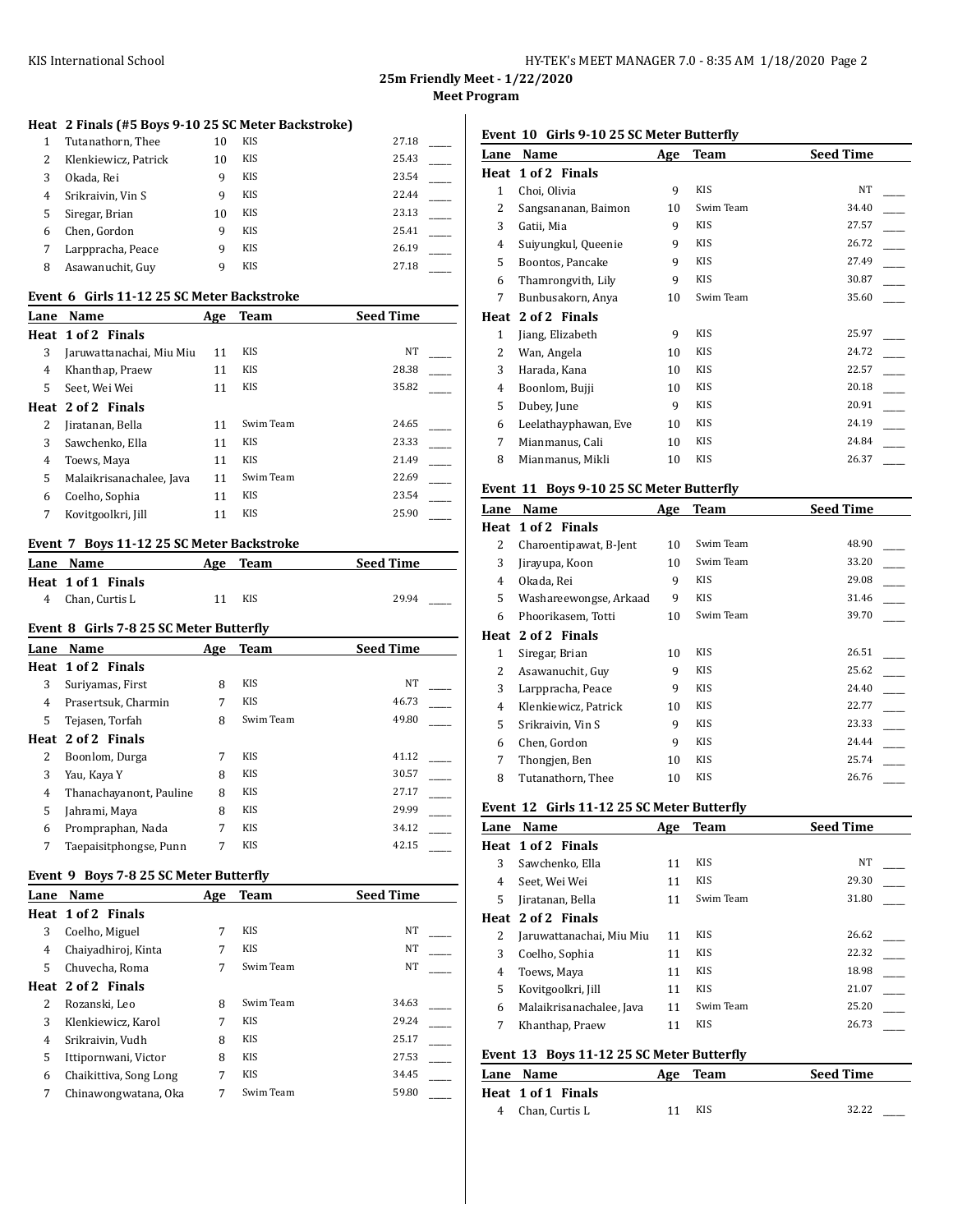| HY-TEK's MEET MANAGER 7.0 - 8:35 AM 1/18/2020 Page 3 |  |  |
|------------------------------------------------------|--|--|
|------------------------------------------------------|--|--|

**25m Friendly Meet - 1/22/2020**

**Meet Program**

# **Event 14 Girls 7-8 25 SC Meter Breaststroke**

| Lane | Name                    | Age | Team      | <b>Seed Time</b> |
|------|-------------------------|-----|-----------|------------------|
| Heat | 1 of 2 Finals           |     |           |                  |
| 1    | Trakoolngam, JJ         | 7   | Swim Team | 59.67            |
| 2    | Hart, Lexi              | 7   | Swim Team | 46.79            |
| 3    | Tatiyamaneekul, Milin   | 7   | Swim Team | 42.46            |
| 4    | Prasertsuk, Charmin     | 7   | KIS       | 38.40            |
| 5    | He, Elsa                | 8   | Swim Team | 39.02            |
| 6    | Kanchanavaleerat, Wawa  | 8   | Swim Team | 46.10            |
| 7    | Tanyakiat, Berry        | 7   | Swim Team | 48.64            |
| Heat | 2 of 2 Finals           |     |           |                  |
| 1    | Tejasen, Torfah         | 8   | Swim Team | 35.91            |
| 2    | Suriyamas, First        | 8   | KIS       | 33.37            |
| 3    | Yau, Kaya Y             | 8   | KIS       | 30.44            |
| 4    | Thanachayanont, Pauline | 8   | KIS       | 25.64            |
| 5    | Boonlom, Durga          | 7   | KIS       | 28.97            |
| 6    | Jahrami, Maya           | 8   | KIS       | 31.83            |
| 7    | Prompraphan, Nada       | 7   | KIS       | 33.43            |
| 8    | Taepaisitphongse, Punn  | 7   | KIS       | 35.93            |

# **Event 15 Boys 7-8 25 SC Meter Breaststroke**

| Lane           | Name                   | Age | Team       | <b>Seed Time</b> |
|----------------|------------------------|-----|------------|------------------|
| Heat           | 1 of 2 Finals          |     |            |                  |
| 1              | Coelho, Miguel         | 7   | <b>KIS</b> | NT               |
| $\mathcal{L}$  | Ruangchainikom, Ryu    | 8   | Swim Team  | 52.04            |
| 3              | Mahaiamsiri, Amp       | 8   | Swim Team  | 46.51            |
| $\overline{4}$ | Rozanski, Leo          | 8   | Swim Team  | 44.95            |
| 5              | Jirayupa, Kopper       | 7   | Swim Team  | 45.24            |
| 6              | Nirundorn, Aichi       | 8   | Swim Team  | 48.50            |
| 7              | Chaovarodom, Win       | 7   | Swim Team  | NT               |
| Heat           | 2 of 2 Finals          |     |            |                  |
| 1              | Chuvecha, Roma         | 7   | Swim Team  | 43.10            |
| 2              | Klenkiewicz, Karol     | 7   | <b>KIS</b> | 38.45            |
| 3              | Ittipornwani, Victor   | 8   | <b>KIS</b> | 36.16            |
| $\overline{4}$ | Srikraivin, Vudh       | 8   | <b>KIS</b> | 25.84            |
| 5              | Chaikittiva, Song Long | 7   | <b>KIS</b> | 29.28            |
| 6              | Chaiyadhiroj, Kinta    | 7   | <b>KIS</b> | 36.16            |
| 7              | Panja, Punn            | 7   | Swim Team  | 41.96            |
| 8              | Chinawongwatana, Oka   | 7   | Swim Team  | 44.40            |

# **Event 16 Girls 9-10 25 SC Meter Breaststroke**

| Lane | Name                | Age | Team       | <b>Seed Time</b> |
|------|---------------------|-----|------------|------------------|
|      | Heat 1 of 3 Finals  |     |            |                  |
| 3    | Choi, Olivia        | 9   | <b>KIS</b> | 48.68            |
| 4    | Bunbusakorn, Anya   | 10  | Swim Team  | 33.96            |
| 5    | Yalodom, Music      | 10  | Swim Team  | 39.78            |
|      | Heat 2 of 3 Finals  |     |            |                  |
| 2    | Thamrongvith, Lily  | 9   | <b>KIS</b> | 31.63            |
| 3    | Jiang, Elizabeth    | 9   | <b>KIS</b> | 30.06            |
| 4    | Suiyungkul, Queenie | 9   | <b>KIS</b> | 29.91            |
| 5    | Gatii, Mia          | 9   | <b>KIS</b> | 30.01            |
| 6    | Sangsananan, Baimon | 10  | Swim Team  | 31.50            |
| 7    | Chen, QingQing      | 10  | Swim Team  | 33.40            |

#### **Heat 3 of 3 Finals**

|   | Mianmanus, Mikli     | 10 | <b>KIS</b> | 28.58 |  |
|---|----------------------|----|------------|-------|--|
| 2 | Leelathayphawan, Eve | 10 | <b>KIS</b> | 26.58 |  |
| 3 | Wan, Angela          | 10 | KIS        | 25.87 |  |
| 4 | Boonlom, Bujji       | 10 | KIS        | 22.33 |  |
| 5 | Mianmanus, Cali      | 10 | <b>KIS</b> | 24.85 |  |
| 6 | Dubey, June          | 9  | KIS        | 26.47 |  |
|   | Harada, Kana         | 10 | <b>KIS</b> | 26.73 |  |
| 8 | Boontos, Pancake     | q  | <b>KIS</b> | 29.02 |  |
|   |                      |    |            |       |  |

### **Event 17 Boys 9-10 25 SC Meter Breaststroke**

| Lane | Name                     | Age | <b>Team</b> | <b>Seed Time</b> |
|------|--------------------------|-----|-------------|------------------|
| Heat | 1 of 2 Finals            |     |             |                  |
| 1    | Uansakulsaree, Pann Pann | 10  | Swim Team   | 41.53            |
| 2    | Phoorikasem, Totti       | 10  | Swim Team   | 37.70            |
| 3    | Ding, Leo                | 9   | KIS         | 35.69            |
| 4    | Klenkiewicz, Patrick     | 10  | KIS         | 29.78            |
| 5    | Okada, Rei               | 9   | KIS         | 31.01            |
| 6    | Jirayupa, Koon           | 10  | Swim Team   | 36.32            |
| 7    | Charoentipawat, B-Jent   | 10  | Swim Team   | 38.50            |
| Heat | 2 of 2 Finals            |     |             |                  |
| 1    | Larppracha, Peace        | 9   | <b>KIS</b>  | 27.03            |
| 2    | Srikraivin, Vin S        | 9   | KIS         | 26.39            |
| 3    | Siregar, Brian           | 10  | KIS         | 25.57            |
| 4    | Asawanuchit, Guy         | 9   | KIS         | 25.12            |
| 5    | Washareewongse, Arkaad   | 9   | KIS         | 25.12            |
| 6    | Chen, Gordon             | 9   | KIS         | 26.32            |
| 7    | Tutanathorn, Thee        | 10  | KIS         | 26.88            |
| 8    | Thongjen, Ben            | 10  | KIS         | 29.09            |

# **Event 18 Girls 11-12 25 SC Meter Breaststroke**

| Lane | Name                     | Age | <b>Team</b> | <b>Seed Time</b> |
|------|--------------------------|-----|-------------|------------------|
|      | Heat 1 of 2 Finals       |     |             |                  |
| 3    | Sawchenko, Ella          | 11  | <b>KIS</b>  | <b>NT</b>        |
| 4    | Khanthap, Praew          | 11  | <b>KIS</b>  | 30.98            |
| 5    | Seet, Wei Wei            | 11  | <b>KIS</b>  | 38.59            |
|      | Heat 2 of 2 Finals       |     |             |                  |
| 2    | Jiratanan, Bella         | 11  | Swim Team   | 28.56            |
| 3    | Kovitgoolkri, Jill       | 11  | <b>KIS</b>  | 26.54            |
| 4    | Toews, Maya              | 11  | <b>KIS</b>  | 21.90            |
| 5    | Malaikrisanachalee, Java | 11  | Swim Team   | 24.46            |
| 6    | Coelho, Sophia           | 11  | <b>KIS</b>  | 28.28            |
| 7    | Jaruwattanachai, Miu Miu | 11  | <b>KIS</b>  | 30.19            |

# **Event 19 Boys 11-12 25 SC Meter Breaststroke**

|   | Lane Name                                      | Age | Team       | <b>Seed Time</b> |  |
|---|------------------------------------------------|-----|------------|------------------|--|
|   | Heat 1 of 1 Finals                             |     |            |                  |  |
| 4 | Chan, Curtis L                                 | 11  | <b>KIS</b> | 30.25            |  |
|   | Event 20 Mixed 6 & Under 25 SC Meter Freestyle |     |            |                  |  |
|   | Lane Name                                      | Age | Team       | <b>Seed Time</b> |  |
|   | Heat 1 of 3 Finals                             |     |            |                  |  |
| 4 | Yongskulrot, Kin                               | M6  | <b>KIS</b> | 39.40            |  |
| 5 | Leelathayphaw, Elle                            | W6  | <b>KIS</b> | 56.30            |  |
|   |                                                |     |            |                  |  |

8 Tantipoj, Pippen M5 KIS NT \_\_\_\_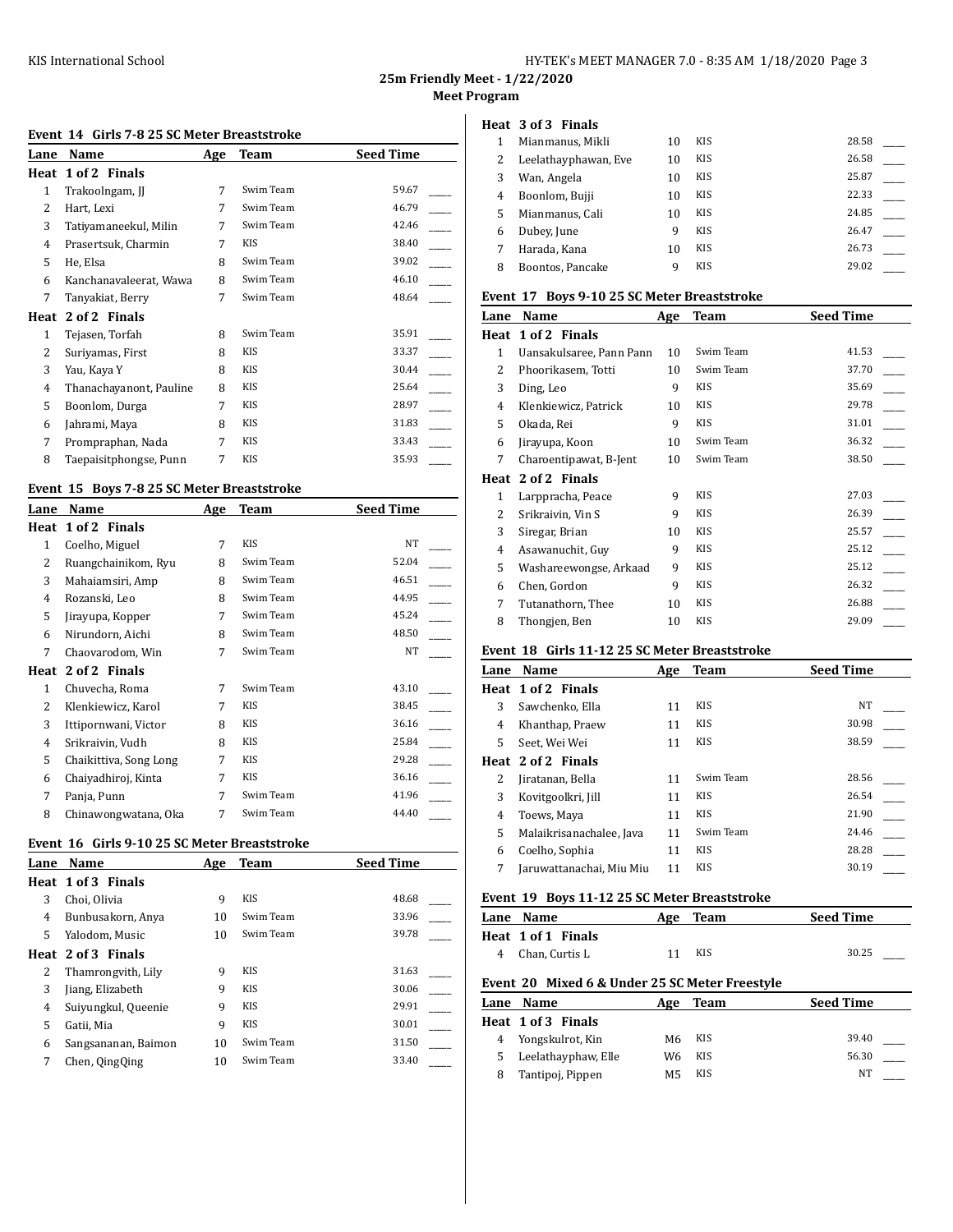#### **Heat 2 Finals (#20 Mixed 6 & Under 25 SC Meter Freestyle)**

| 2    | Cai, Oscar                 | M5 | <b>KIS</b> | 35.78 |  |
|------|----------------------------|----|------------|-------|--|
| 3    | Asawanuchit, Girl          | W6 | <b>KIS</b> | 33.47 |  |
| 4    | Treekanokwittaya, Jolie    | W6 | Swim Team  | 31.80 |  |
| 5    | Kharlamov, Mark            | M6 | KIS        | 32.78 |  |
| 6    | Wisitmethakul, Jayda       | W6 | Swim Team  | 34.80 |  |
| 7    | Samingkaew, Pordee         | M6 | Swim Team  | 36.10 |  |
| Heat | 3 of 3 Finals              |    |            |       |  |
| 1    | Voravutvit, Ella           | W6 | KIS        | 31.40 |  |
| 2    | Chartworapongsa, Zan       | M6 | Swim Team  | 30.60 |  |
| 3    | Srikraivin, View           | W6 | KIS        | 26.38 |  |
| 4    | Laoharatchapruek, Arthur   | M6 | KIS        | 22.46 |  |
| 5    | Rodprasert, A-Na           | W6 | KIS        | 24.25 |  |
| 6    | Jitraphongsathorn, Anakin  | M6 | KIS        | 27.50 |  |
| 7    | Kaewkhampholkul, Kaimoo W6 |    | Swim Team  | 30.91 |  |
| 8    | Saltzman, Nate             | M6 | <b>KIS</b> | 31.75 |  |
|      |                            |    |            |       |  |

#### **Event 21 Girls 7-8 25 SC Meter Freestyle**

| Lane | Name                    | Age | Team       | Seed Time |
|------|-------------------------|-----|------------|-----------|
| Heat | 1 of 2 Finals           |     |            |           |
| 1    | Trakoolngam, JJ         | 7   | Swim Team  | 47.47     |
| 2    | Tatiyamaneekul, Milin   | 7   | Swim Team  | 34.98     |
| 3    | Kanchanavaleerat, Wawa  | 8   | Swim Team  | 32.40     |
| 4    | Prasertsuk, Charmin     | 7   | <b>KIS</b> | 28.40     |
| 5    | Tanyakiat, Berry        | 7   | Swim Team  | 31.11     |
| 6    | Hart, Lexi              | 7   | Swim Team  | 34.06     |
| 7    | He, Elsa                | 8   | Swim Team  | 38.40     |
| Heat | 2 of 2 Finals           |     |            |           |
| 1    | Jahrami, Maya           | 8   | KIS        | 25.26     |
| 2    | Tejasen, Torfah         | 8   | Swim Team  | 24.47     |
| 3    | Yau, Kaya Y             | 8   | KIS        | 22.00     |
| 4    | Thanachayanont, Pauline | 8   | <b>KIS</b> | 20.86     |
| 5    | Prompraphan, Nada       | 7   | KIS        | 21.36     |
| 6    | Boonlom, Durga          | 7   | KIS        | 22.25     |
| 7    | Suriyamas, First        | 8   | KIS        | 25.09     |
| 8    | Taepaisitphongse, Punn  | 7   | KIS        | 27.99     |

# **Event 22 Boys 7-8 25 SC Meter Freestyle**

| Lane | Name                 | Age | Team       | <b>Seed Time</b> |
|------|----------------------|-----|------------|------------------|
|      | Heat 1 of 3 Finals   |     |            |                  |
| 3    | Thimaporn, Butter    | 7   | Swim Team  | 56.02            |
| 4    | Chaovarodom, Win     | 7   | Swim Team  | 35.20            |
| 5    | Maharaj, Aarush      | 7   | <b>KIS</b> | 35.65            |
| 6    | Coelho, Miguel       | 7   | <b>KIS</b> | NT               |
|      | Heat 2 of 3 Finals   |     |            |                  |
| 1    | Ruangchainikom, Ryu  | 8   | Swim Team  | 32.86            |
| 2    | Panja, Punn          | 7   | Swim Team  | 32.60            |
| 3    | Chinawongwatana, Oka | 7   | Swim Team  | 31.80            |
| 4    | Nirundorn, Aichi     | 8   | Swim Team  | 28.04            |
| 5    | Khamchang, Audi      | 8   | Swim Team  | 31.80            |
| 6    | Chuvecha, Roma       | 7   | Swim Team  | 31.96            |
| 7    | Jirayupa, Kopper     | 7   | Swim Team  | 32.75            |
| 8    | Mahaiamsiri, Amp     | 8   | Swim Team  | 34.75            |
|      |                      |     |            |                  |

|   | Heat 3 of 3 Finals     |   |            |       |
|---|------------------------|---|------------|-------|
|   | Rozanski, Leo          | 8 | Swim Team  | 26.72 |
| 2 | Amos, Lucas            | 7 | <b>KIS</b> | 23.87 |
| 3 | Ittipornwani, Victor   | 8 | <b>KIS</b> | 23.47 |
| 4 | Srikraivin, Vudh       | 8 | <b>KIS</b> | 17.64 |
| 5 | Klenkiewicz, Karol     | 7 | <b>KIS</b> | 23.33 |
| 6 | Chaiyadhiroj, Kinta    | 7 | <b>KIS</b> | 23.78 |
| 7 | Chaikittiva, Song Long |   | <b>KIS</b> | 25.34 |
| 8 | Channiti, Sunday       |   | Swim Team  | 28.02 |

# **Event 23 Girls 9-10 25 SC Meter Freestyle**

| Lane | Name                 | Age | <b>Team</b> | <b>Seed Time</b> |
|------|----------------------|-----|-------------|------------------|
| Heat | 1 of 3 Finals        |     |             |                  |
| 3    | Choi, Olivia         | 9   | <b>KIS</b>  | 29.71            |
| 4    | Thamrongvith, Lily   | 9   | <b>KIS</b>  | 25.93            |
| 5    | Chen, QingQing       | 10  | Swim Team   | 28.40            |
| Heat | 2 of 3 Finals        |     |             |                  |
| 2    | Jiang, Elizabeth     | 9   | <b>KIS</b>  | 23.96            |
| 3    | Sangsananan, Baimon  | 10  | Swim Team   | 22.50            |
| 4    | Suiyungkul, Queenie  | 9   | <b>KIS</b>  | 22.09            |
| 5    | Bunbusakorn, Anya    | 10  | Swim Team   | 22.20            |
| 6    | Gatii, Mia           | 9   | <b>KIS</b>  | 23.15            |
| 7    | Yalodom, Music       | 10  | Swim Team   | 24.19            |
| Heat | 3 of 3 Finals        |     |             |                  |
| 1    | Wan, Angela          | 10  | <b>KIS</b>  | 20.94            |
| 2    | Leelathayphawan, Eve | 10  | <b>KIS</b>  | 20.00            |
| 3    | Dubey, June          | 9   | <b>KIS</b>  | 18.86            |
| 4    | Boonlom, Bujji       | 10  | <b>KIS</b>  | 17.37            |
| 5    | Mianmanus, Mikli     | 10  | <b>KIS</b>  | 18.10            |
| 6    | Harada, Kana         | 10  | <b>KIS</b>  | 19.47            |
| 7    | Mianmanus, Cali      | 10  | <b>KIS</b>  | 20.81            |
| 8    | Boontos, Pancake     | 9   | KIS         | 21.44            |
|      |                      |     |             |                  |

### **Event 24 Boys 9-10 25 SC Meter Freestyle**

| Name                   | Age | Team                     | <b>Seed Time</b> |
|------------------------|-----|--------------------------|------------------|
| 1 of 2 Finals          |     |                          |                  |
|                        | 10  | Swim Team                | 30.17            |
| Charoentipawat, B-Jent | 10  | Swim Team                | 29.58            |
| Washareewongse, Arkaad | 9   | <b>KIS</b>               | 24.10            |
| Jirayupa, Koon         | 10  | Swim Team                | 23.01            |
| Thongjen, Ben          | 10  | KIS                      | 23.83            |
| Ding, Leo              | 9   | <b>KIS</b>               | 28.60            |
| Phoorikasem, Totti     | 10  | Swim Team                | 29.70            |
| Sawakkaphan, Jacky     | 9   | Swim Team                | 31.04            |
| 2 of 2 Finals          |     |                          |                  |
| Okada, Rei             | 9   | <b>KIS</b>               | 20.97            |
| Larppracha, Peace      | 9   | <b>KIS</b>               | 20.47            |
| Klenkiewicz, Patrick   | 10  | <b>KIS</b>               | 18.67            |
| Srikraivin, Vin S      | 9   | KIS                      | 17.79            |
| Chen, Gordon           | 9   | <b>KIS</b>               | 17.81            |
| Tutanathorn, Thee      | 10  | <b>KIS</b>               | 19.85            |
| Siregar, Brian         | 10  | KIS                      | 20.81            |
| Asawanuchit, Guy       | 9   | KIS                      | 21.08            |
|                        |     | Uansakulsaree, Pann Pann |                  |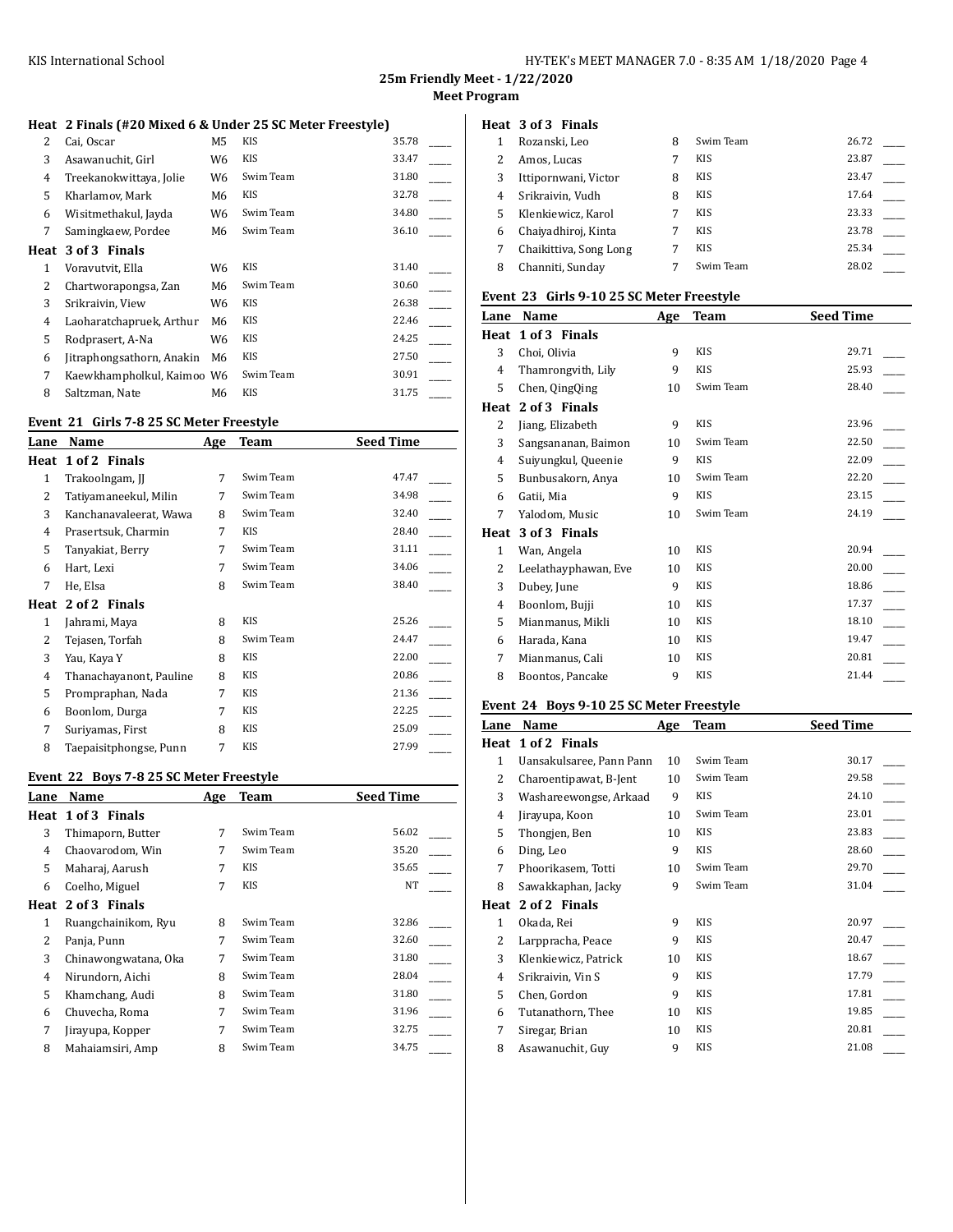| HY-TEK's MEET MANAGER 7.0 - 8:35 AM 1/18/2020 Page 5 |  |  |
|------------------------------------------------------|--|--|
|------------------------------------------------------|--|--|

## **Event 25 Girls 11-12 25 SC Meter Freestyle**

| Lane | Name                                        | Age | <b>Team</b> | <b>Seed Time</b> |
|------|---------------------------------------------|-----|-------------|------------------|
| Heat | 1 of 2 Finals                               |     |             |                  |
| 3    | Sawchenko, Ella                             | 11  | <b>KIS</b>  | <b>NT</b>        |
| 4    | Jaruwattanachai, Miu Miu                    | 11  | <b>KIS</b>  | 21.51            |
| 5    | Seet, Wei Wei                               | 11  | <b>KIS</b>  | 26.23            |
| Heat | 2 of 2 Finals                               |     |             |                  |
| 2    | Khanthap, Praew                             | 11  | <b>KIS</b>  | 20.66            |
| 3    | Coelho, Sophia                              | 11  | <b>KIS</b>  | 19.44            |
| 4    | Toews, Maya                                 | 11  | <b>KIS</b>  | 17.81            |
| 5    | Malaikrisanachalee, Java                    | 11  | Swim Team   | 18.02            |
| 6    | Kovitgoolkri, Jill                          | 11  | <b>KIS</b>  | 20.02            |
| 7    | Jiratanan, Bella                            | 11  | Swim Team   | 21.36            |
|      | Event 26 Boys 11-12 25 SC Meter Freestyle   |     |             |                  |
| Lane | Name                                        | Age | Team        | <b>Seed Time</b> |
| Heat | 1 of 1 Finals                               |     |             |                  |
| 4    | Chan, Curtis L                              | 11  | <b>KIS</b>  | 23.62            |
|      | Event 27 Girls 7-8 25 SC Meter Medley Relay |     |             |                  |
| Lane | <b>Team</b>                                 |     | Relay       | <b>Seed Time</b> |
|      | Haat 1 of 1 Finale                          |     |             |                  |

|   | Heat 1 of 1 Finals           |   |                             |  |
|---|------------------------------|---|-----------------------------|--|
|   | <b>KIS</b>                   | B | NT                          |  |
|   | 1) Suriyamas, First 8        |   | 2) Taepaisitphongse, Punn 7 |  |
|   | 3) Thanachayanont, Pauline 8 |   | 4) Yau, Kaya Y 8            |  |
| 4 | <b>KIS</b>                   | А | NT                          |  |
|   | 1) Boonlom, Durga 7          |   | 2) Jahrami, Maya 8          |  |
|   | 3) Prasertsuk, Charmin 7     |   | 4) Prompraphan, Nada 7      |  |
| 5 | Swim Team                    | A | NT                          |  |
|   | 1) Tanyakiat, Berry 7        |   | 2) Hart, Lexi 7             |  |
|   | 3) Tejasen, Torfah 8         |   | 4) Kanchanavaleerat, Wawa 8 |  |

# **Event 28 Boys 7-8 25 SC Meter Medley Relay**

| Lane | <b>Team</b>               | Relay | <b>Seed Time</b>            |    |  |
|------|---------------------------|-------|-----------------------------|----|--|
|      | Heat 1 of 1 Finals        |       |                             |    |  |
| 3    | Swim Team                 | B     |                             | NT |  |
|      | 1) Channiti, Sunday 7     |       | 2) Panja, Punn 7            |    |  |
|      | 3) Chinawongwatana, Oka 7 |       | 4) Jirayupa, Kopper 7       |    |  |
| 4    | Swim Team                 | A     |                             | NT |  |
|      | 1) Mahaiamsiri, Amp 8     |       | 2) Nirundorn, Aichi 8       |    |  |
|      | 3) Chuvecha, Roma 7       |       | 4) Rozanski, Leo 8          |    |  |
| 5.   | <b>KIS</b>                | A     |                             | NT |  |
|      | 1) Amos, Lucas 7          |       | 2) Chaikittiva, Song Long 7 |    |  |
|      | 3) Chaiyadhiroj, Kinta 7  |       | 4) Coelho, Miguel 7         |    |  |
| 6    | <b>KIS</b>                | B     |                             | NT |  |
|      | 1) Ittipornwani, Victor 8 |       | 2) Klenkiewicz, Karol 7     |    |  |
|      | 3) Maharaj, Aarush 7      |       | 4) Srikraivin, Vudh 8       |    |  |

# **Event 29 Girls 9-10 25 SC Meter Medley Relay**

| Lane | <b>Team</b>              | Relav | <b>Seed Time</b>           |  |
|------|--------------------------|-------|----------------------------|--|
|      | Heat 1 of 1 Finals       |       |                            |  |
| 3    | <b>KIS</b>               | B     | NT                         |  |
|      | 1) Boontos, Pancake 9    |       | 2) Choi, Olivia 9          |  |
|      | 3) Suiyungkul, Queenie 9 |       | 4) Thamrongvith, Lily 9    |  |
| 4    | <b>KIS</b>               | A     | NT                         |  |
|      | 1) Boonlom, Bujji 10     |       | 2) Dubey, June 9           |  |
|      | 3) Harada, Kana 10       |       | 4) Mianmanus, Cali 10      |  |
| 5    | Swim Team                | A     | <b>NT</b>                  |  |
|      | 1) Chen, QingQing 10     |       | 2) Yalodom, Music 10       |  |
|      | 3) Bunbusakorn, Anya 10  |       | 4) Sangsananan, Baimon 10  |  |
| 6    | <b>KIS</b>               | C     | NT                         |  |
|      | 1) Gatii, Mia 9          |       | 2) Leelathayphawan, Eve 10 |  |
|      | 3) Mianmanus, Mikli 10   |       | 4) Wan, Angela 10          |  |

# **Event 30 Boys 9-10 25 SC Meter Medley Relay**

|   | Lane Team                      | Relav | <b>Seed Time</b>             |  |
|---|--------------------------------|-------|------------------------------|--|
|   | Heat 1 of 1 Finals             |       |                              |  |
| 3 | <b>KIS</b>                     | B     | NT                           |  |
|   | 1) Chen, Gordon 9              |       | 2) Larppracha, Peace 9       |  |
|   | 3) Siregar, Brian 10           |       | 4) Okada, Rei 9              |  |
| 4 | Swim Team                      | A     | NT                           |  |
|   | 1) Uansakulsaree, Pann Pann 10 |       | 2) Phoorikasem, Totti 10     |  |
|   | 3) Jirayupa, Koon 10           |       | 4) Charoentipawat, B-Jent 10 |  |
| 5 | <b>KIS</b>                     | A     | NT                           |  |
|   | 1) Klenkiewicz, Patrick 10     |       | 2) Srikraivin, Vin S 9       |  |
|   | 3) Tutanathorn, Thee 10        |       | 4) Thongjen, Ben 10          |  |

# **Event 31 Girls 11-12 25 SC Meter Medley Relay**

|   | Lane Team              | Relav | <b>Seed Time</b>               |
|---|------------------------|-------|--------------------------------|
|   | Heat 1 of 1 Finals     |       |                                |
| 3 | KIS.                   | B     | NT                             |
|   | 1) Khanthap, Praew 11  |       | 2) Kovitgoolkri, Jill 11       |
|   | 3) Seet, Wei Wei 11    |       |                                |
| 4 | Swim Team              | A     | NT                             |
|   | 1) Jiratanan, Bella 11 |       | 2) Malaikrisanachalee, Java 11 |
| 5 | KIS.                   | A     | NT                             |
|   | 1) Coelho, Sophia 11   |       | 2) Jaruwattanachai, Miu Miu 11 |
|   | 3) Toews, Maya 11      |       | 4) Sawchenko, Ella 11          |

### **Event 33 Mixed 6 & Under 25 SC Meter Freestyle Relay**

|   | <b>Lane Team</b>               | Relav | <b>Seed Time</b>                |
|---|--------------------------------|-------|---------------------------------|
|   | Heat 1 of 1 Finals             |       |                                 |
| 3 | <b>KIS</b>                     | B     | NT                              |
|   | 1) Rodprasert, A-Na W6         |       | 2) Srikraivin, View W6          |
|   | 3) Asawanuchit, Girl W6        |       | 4) Saltzman, Nate M6            |
| 4 | Swim Team                      | A     | NT                              |
|   | 1) Wisitmethakul, Jayda W6     |       | 2) Treekanokwittaya, Jolie W6   |
|   | 3) Chartworapongsa, Zan M6     |       | 4) Kaewkhampholkul, Kaimook We  |
| 5 | <b>KIS</b>                     | A     | NT                              |
|   | 1) Laoharatchapruek, Arthur M6 |       | 2) Jitraphongsathorn, Anakin M6 |
|   | 3) Yongskulrot, Kin M6         |       | 4) Kharlamov, Mark M6           |